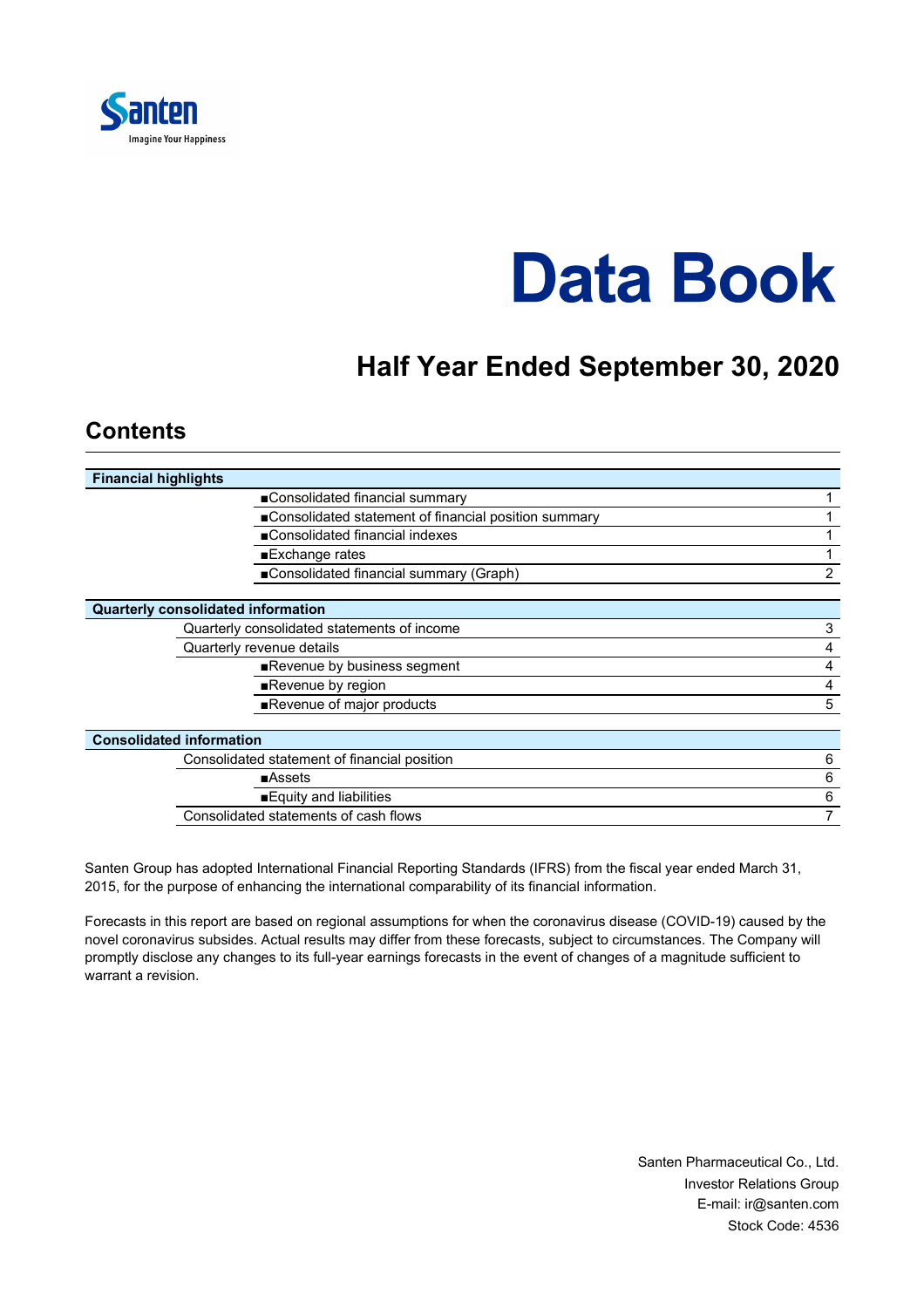## **Financial highlights**

## ■Consolidated financial summary (JPY millions)

|                                | FY2018  |             | FY2019         |         |         | FY2020            |                         |          |
|--------------------------------|---------|-------------|----------------|---------|---------|-------------------|-------------------------|----------|
|                                | H1      | <b>Full</b> | H <sub>1</sub> | Full    | H1      | % Change          | <b>Full</b><br>Forecast | % Change |
| Revenue                        | 114,344 | 234,026     | 118,775        | 241,555 | 118,905 | 0.1               | 235,000                 | $-2.7$   |
| Operating profit               | 20,825  | 45,098      | 19.011         | 33,535  | 18,686  | $-1.7$            | 35,000                  | 4.4      |
| Net profit for the period      | 14.376  | 31,943      | 13.129         | 21.714  | 13.698  | 4.3               | 23,000                  | 5.9      |
| Dividends per share (yen)      | 13      | 26          | 13             | 27      | 14      | 7.7               | 28                      | 3.7      |
| Dividend payout ratio (%)      | 36.8    | 33.0        | 39.5           | 45.6    | 40.5    | 1.0 <sub>pt</sub> | 48.0                    | 2.5pt    |
|                                |         |             |                |         |         |                   |                         |          |
| Core operating profit          | 24,135  | 48.230      | 25.639         | 50.023  | 25,690  | 0.2               | 52,000                  | 4.0      |
| Core net profit for the period | 17,799  | 36,092      | 18,794         | 35,894  | 19,687  | 4.7               | 38,700                  | 7.8      |

■Consolidated statement of financial position summary (JPY millions)

| Year ended March 31    | FY2018  |             | FY2019         | FY2020  |         |
|------------------------|---------|-------------|----------------|---------|---------|
|                        | H1      | <b>Full</b> | H <sub>1</sub> | Full    | H1      |
| Total assets           | 400,030 | 391,186     | 397.073        | 408.768 | 420.021 |
| Total equity           | 304.597 | 292.572     | 295.192        | 302.560 | 315.634 |
| Interest-bearing debt# | 4.935   | 4.063       | 4.590          | 4.965   | 5.252   |

#Not including lease obligations

■Consolidated financial indexes

|                                          | FY2018 |        | FY2019 |        |        | FY2020   |
|------------------------------------------|--------|--------|--------|--------|--------|----------|
|                                          | H1     | Full   | H1     | Full   | H1     | % Change |
| EPS (yen)                                | 35.34  | 78.67  | 32.94  | 59.16  | 34.58  | 5.0      |
| BPS (yen)                                | 744.22 | 728.97 | 735.77 | 758.50 | 791.30 | 7.5      |
| Debt equity ratio (times)                | 0.0    | 0.0    | 0.0    | 0.0    | 0.0    | $-0.0pt$ |
| PER (times)                              | 25.5   | 21.0   | 28.5   | 31.4   | 31.1   | 2.6pt    |
| PBR (times)                              | 2.4    | 2.3    | 2.6    | 2.4    | 2.7    | 0.2pt    |
| ROE (%)                                  |        | 11.1   |        | 8.0    |        |          |
| <b>ROA</b> (%)                           |        | 8.2    |        | 5.4    |        |          |
| Equity ratio $(\%)$                      | 75.7   | 74.4   | 74.0   | 74.1   | 75.2   | 1.2pt    |
| Free cash flow<br>(millions of yen) $*1$ | 13.635 | 24.562 | 19.162 | 30.719 | 5,402  | $-71.8$  |
| EBITDA (millions of yen) $#2$            | 26,252 | 52,368 | 28.980 | 56.899 | 28.255 | $-2.5$   |

#1 Free cash flow = (Net cash flows from operating activities)-(Capital payments for acquisition of property, plant and equipment, and intangible assets)

#2 EBITDA = (Operating profit) - (Other income) + (Other expenses) + (Depreciation and amortization)

#### ■Exchange rates (Yen)

| $  \sim$ $\sim$ $\sim$ $\sim$ $\sim$ $\sim$ $\sim$<br>, , , , , |        |        |        |        |        |                  |  |  |  |  |  |  |
|-----------------------------------------------------------------|--------|--------|--------|--------|--------|------------------|--|--|--|--|--|--|
|                                                                 | FY2018 |        | FY2019 |        | FY2020 |                  |  |  |  |  |  |  |
|                                                                 | H1     | Full   | H1     | Full   | H1     | Full<br>Forecast |  |  |  |  |  |  |
| Exchange rate: US dollar                                        | 110.21 | 110.82 | 108.82 | 108.81 | 106.72 | 110.00           |  |  |  |  |  |  |
| : Euro                                                          | 129.81 | 128.38 | 121.28 | 120.80 | 121.54 | 120.00           |  |  |  |  |  |  |
| $:$ CNY                                                         | 16.70  | 16.52  | 15.77  | 15.64  | 15.21  | 15.00            |  |  |  |  |  |  |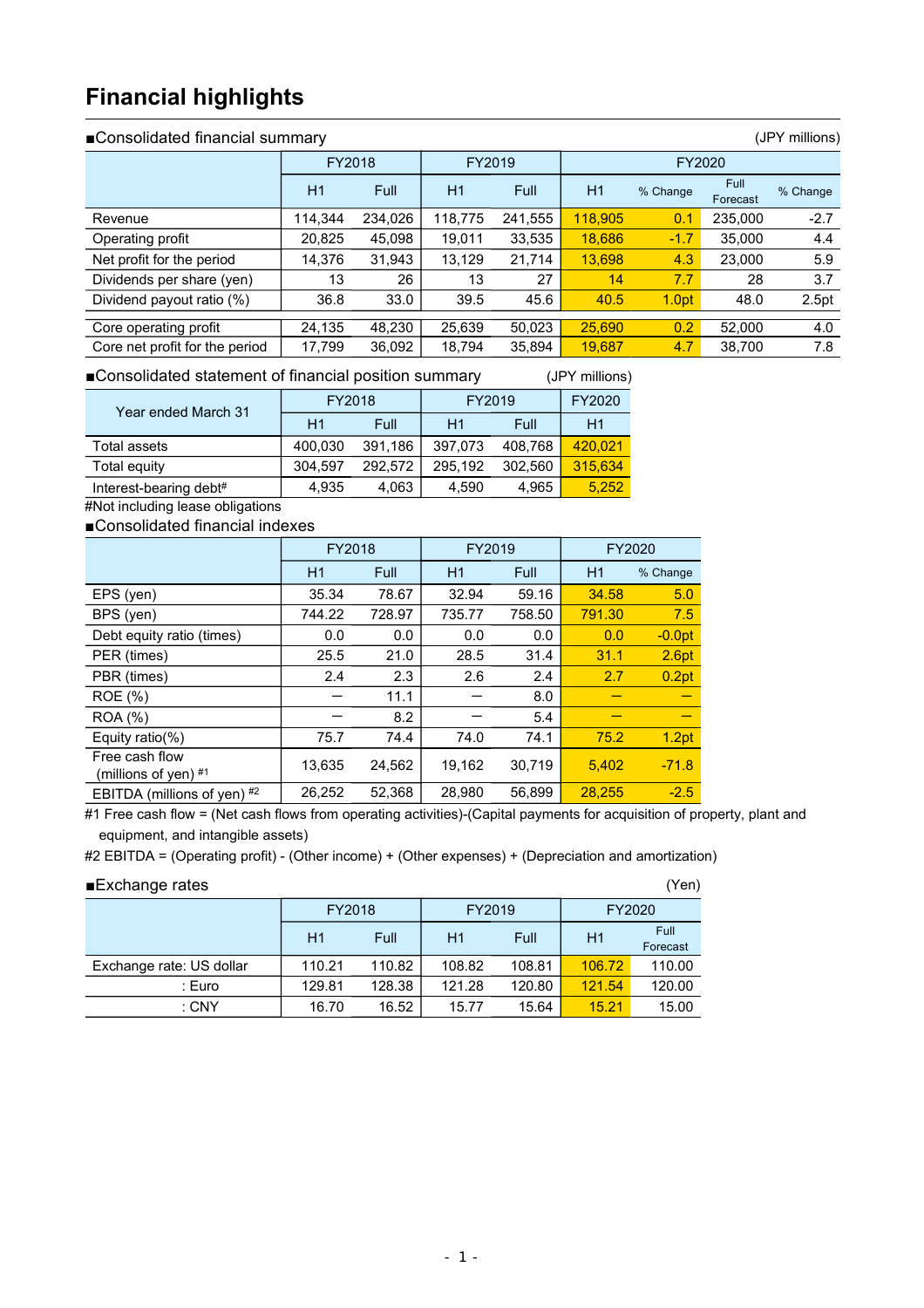## **Financial highlights**

### ■Consolidated financial summary (Graph)















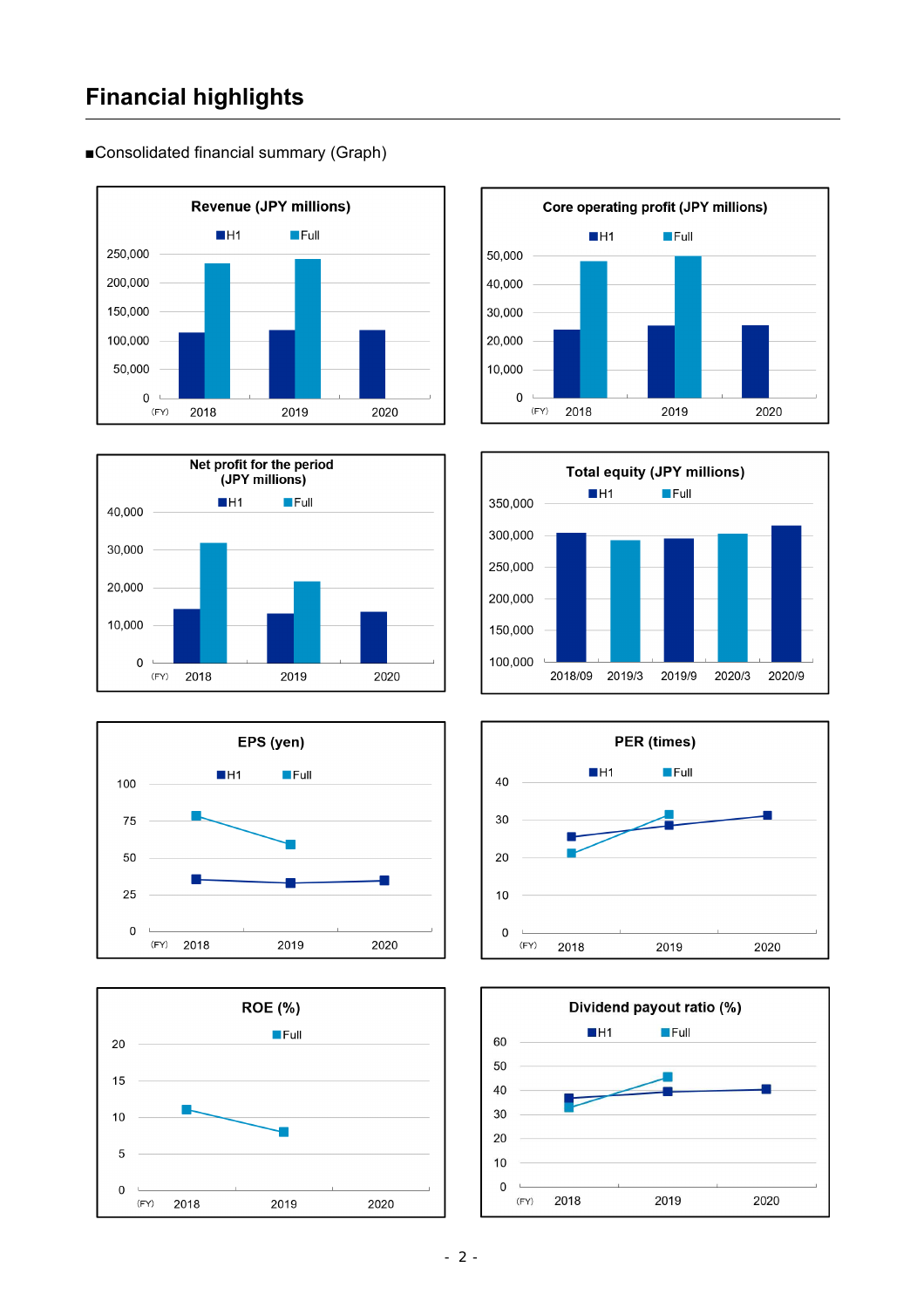## **Quarterly consolidated statements of income**

| ■Core basis               |                |           |                |                |           |                |           |                |                |             | (JPY millions)          |
|---------------------------|----------------|-----------|----------------|----------------|-----------|----------------|-----------|----------------|----------------|-------------|-------------------------|
|                           |                |           | FY2019         |                |           |                |           | FY2020         |                |             | FY2020                  |
|                           | Q <sub>1</sub> | Q2        | Q <sub>3</sub> | Q <sub>4</sub> | Full      | Q <sub>1</sub> | Q2        | Q <sub>3</sub> | Q <sub>4</sub> | <b>Full</b> | <b>Full</b><br>Forecast |
| Revenue                   | 59,136         | 59,639    | 63,551         | 59,230         | 241,555   | 57,563         | 61,342    |                |                |             | 235,000                 |
| YoY(%)                    | 4.7%           | 3.1%      | 8.0%           | $-2.6%$        | 3.2%      | $-2.7%$        | 2.9%      |                |                |             | $-2.7%$                 |
| Cost of sales             | $-24,120$      | $-24,182$ | $-26,056$      | $-20,474$      | $-94,831$ | $-24,741$      | $-24,964$ |                |                |             | $-90,000$               |
| YoY(%)                    | 4.8%           | 6.3%      | 8.4%           | $-2.3%$        | 4.5%      | 2.6%           | 3.2%      |                |                |             | $-5.1%$                 |
| Ratio of revenue(%)       | 40.8%          | 40.5%     | 41.0%          | 34.6%          | 39.3%     | 43.0%          | 40.7%     |                |                |             | 38.3%                   |
| Gross profit              | 35,016         | 35,457    | 37.495         | 38,756         | 146,724   | 32,822         | 36,377    |                |                |             | 145,000                 |
| YoY(%)                    | 4.6%           | 1.0%      | 7.7%           | $-2.8%$        | 2.4%      | $-6.3%$        | 2.6%      |                |                |             | $-1.2%$                 |
| Ratio of revenue(%)       | 59.2%          | 59.5%     | 59.0%          | 65.4%          | 60.7%     | 57.0%          | 59.3%     |                |                |             | 61.7%                   |
| <b>Operating profit</b>   | 12,794         | 12,844    | 12,342         | 12,043         | 50,023    | 11,655         | 14,035    |                |                |             | 52,000                  |
| YoY(%)                    | 9.6%           | 3.0%      | 12.7%          | $-8.4%$        | 3.7%      | $-8.9%$        | 9.3%      |                |                |             | 4.0%                    |
| Ratio of revenue(%)       | 21.6%          | 21.5%     | 19.4%          | 20.3%          | 20.7%     | 20.2%          | 22.9%     |                |                |             | 22.1%                   |
| Net profit for the period | 9,671          | 9,123     | 8,412          | 8,688          | 35,894    | 8,807          | 10,880    |                |                |             | 38,700                  |
| YoY(%)                    | 12.1%          | $-0.5%$   | 7.1%           | $-16.8%$       | $-0.5%$   | $-8.9%$        | 19.3%     |                |                |             | 7.8%                    |
| Ratio of revenue(%)       | 16.4%          | 15.3%     | 13.2%          | 14.7%          | 14.9%     | 15.3%          | 17.7%     |                |                |             | 16.5%                   |
| $\P$ IFRS                 |                |           |                |                |           |                |           |                |                |             | (JPY millions)          |

|                                                                      |                |           | FY2019         |                |           |                |           | FY2020 |    |             | FY2020           |
|----------------------------------------------------------------------|----------------|-----------|----------------|----------------|-----------|----------------|-----------|--------|----|-------------|------------------|
|                                                                      | Q <sub>1</sub> | Q2        | Q <sub>3</sub> | Q <sub>4</sub> | Full      | Q <sub>1</sub> | Q2        | Q3     | Q4 | <b>Full</b> | Full<br>Forecast |
| Revenue                                                              | 59,136         | 59,639    | 63,551         | 59,230         | 241,555   | 57,563         | 61,342    |        |    |             | 235,000          |
| YoY(%)                                                               | 4.7%           | 3.1%      | 8.0%           | $-2.6%$        | 3.2%      | $-2.7%$        | 2.9%      |        |    |             | $-2.7%$          |
| Cost of sales                                                        | $-24,120$      | $-24,182$ | $-26,056$      | $-20,474$      | $-94,831$ | $-24,741$      | $-24,964$ |        |    |             | $-90,000$        |
| YoY(%)                                                               | 4.8%           | 6.3%      | 8.4%           | $-2.3%$        | 4.5%      | 2.6%           | 3.2%      |        |    |             | $-5.1%$          |
| Ratio of revenue(%)                                                  | 40.8%          | 40.5%     | 41.0%          | 34.6%          | 39.3%     | 43.0%          | 40.7%     |        |    |             | 38.3%            |
| <b>Gross profit</b>                                                  | 35.016         | 35,457    | 37,495         | 38,756         | 146,724   | 32,822         | 36,377    |        |    |             | 145,000          |
| YoY(%)                                                               | 4.6%           | 1.0%      | 7.7%           | $-2.8%$        | 2.4%      | $-6.3%$        | 2.6%      |        |    |             | $-1.2%$          |
| Ratio of revenue(%)                                                  | 59.2%          | 59.5%     | 59.0%          | 65.4%          | 60.7%     | 57.0%          | 59.3%     |        |    |             | 61.7%            |
| SG&A expenses                                                        | $-16,047$      | $-17,375$ | $-19,413$      | $-20,525$      | $-73,360$ | $-15,551$      | $-17,691$ |        |    |             | $-70,000$        |
| YoY(%)                                                               | $-0.8%$        | 0.4%      | 9.4%           | 2.4%           | 2.9%      | $-3.1%$        | 1.8%      |        |    |             | $-4.6%$          |
| Ratio of revenue(%)                                                  | 27.1%          | 29.1%     | 30.5%          | 34.7%          | 30.4%     | 27.0%          | 28.8%     |        |    |             | 29.8%            |
| R&D expenses                                                         | $-6,174$       | $-5,238$  | $-5,741$       | $-6,188$       | $-23,341$ | $-5,616$       | $-5,507$  |        |    |             | $-23,000$        |
| $YOY(\% )$                                                           | 9.9%           | 2.0%      | $-6.3%$        | $-7.2%$        | $-1.8%$   | $-9.0%$        | 5.1%      |        |    |             | $-1.5%$          |
| Ratio of revenue(%)                                                  | 10.4%          | 8.8%      | 9.0%           | 10.4%          | 9.7%      | 9.8%           | 9.0%      |        |    |             | 9.8%             |
| Amortization on intangible<br>assets associated with<br>products     | $-2,477$       | $-2,459$  | $-2,476$       | $-2,486$       | $-9,898$  | $-2,448$       | $-2,430$  |        |    |             | $-9,700$         |
| YoY(%)                                                               | 42.5%          | 41.8%     | 40.7%          | 41.6%          | 41.6%     | $-1.2%$        | $-1.2%$   |        |    |             | $-2.0%$          |
| Ratio of revenue(%)                                                  | 4.2%           | 4.1%      | 3.9%           | 4.2%           | 4.1%      | 4.3%           | 4.0%      |        |    |             | 4.1%             |
| Other income                                                         | 101            | 60        | 129            | 101            | 390       | 176            | 174       |        |    |             | 900              |
| Other expenses                                                       | $-1,172$       | $-679$    | $-64$          | $-5,066$       | $-6,980$  | $-1,367$       | $-253$    |        |    |             | $-8,200$         |
| <b>Operating profit</b>                                              | 9,246          | 9,766     | 9,931          | 4,592          | 33,535    | 8,016          | 10,670    |        |    |             | 35,000           |
| YoY(%)                                                               | $-7.7%$        | $-9.7%$   | $-22.6%$       | $-59.9%$       | $-25.6%$  | $-13.3%$       | 9.3%      |        |    |             | 4.4%             |
| Ratio of revenue(%)                                                  | 15.6%          | 16.4%     | 15.6%          | 7.8%           | 13.9%     | 13.9%          | 17.4%     |        |    |             | 14.9%            |
| Finance income                                                       | 441            | 77        | 357            | 76             | 950       | 530            | 36        |        |    |             | 800              |
| Finance expenses                                                     | $-684$         | $-437$    | 268            | $-1,540$       | $-2,393$  | $-187$         | $-695$    |        |    |             | $-1,000$         |
| Share of loss of investments<br>accounted for using equity<br>method |                |           |                |                |           |                | $-17$     |        |    |             |                  |
| Profit before tax                                                    | 9,002          | 9,406     | 10,556         | 3,128          | 32,091    | 8,359          | 9,994     |        |    |             | 34,000           |
| YoY(%)                                                               | $-4.8%$        | $-9.0%$   | $-16.3%$       | $-70.8%$       | $-25.6%$  | $-7.1%$        | 6.3%      |        |    |             | 5.9%             |
| Ratio of revenue(%)                                                  | 15.2%          | 15.8%     | 16.6%          | 5.3%           | 13.3%     | 14.5%          | 16.3%     |        |    |             | 14.5%            |
| Income tax expenses                                                  | $-2,612$       | $-2,667$  | $-3,406$       | $-1,691$       | $-10,377$ | $-2,235$       | $-2.420$  |        |    |             | $-11,000$        |
| Net profit for the period                                            | 6,390          | 6,739     | 7,149          | 1,436          | 21,714    | 6,124          | 7,575     |        |    |             | 23,000           |
| YoY(%)                                                               | $-6.7%$        | $-10.4%$  | $-20.5%$       | $-83.2%$       | $-32.0%$  | $-4.2%$        | 12.4%     |        |    |             | 5.9%             |
| Ratio of revenue(%)                                                  | 10.8%          | 11.3%     | 11.2%          | 2.4%           | 9.0%      | 10.6%          | 12.3%     |        |    |             | 9.8%             |
| Owners of the company                                                | 6,399          | 6,749     | 7,152          | 3,318          | 23,618    | 6,189          | 7,624     |        |    |             |                  |
| Non-controlling interests                                            | -9             | $-11$     | -3             | $-1,881$       | $-1,904$  | $-65$          | $-50$     |        |    |             |                  |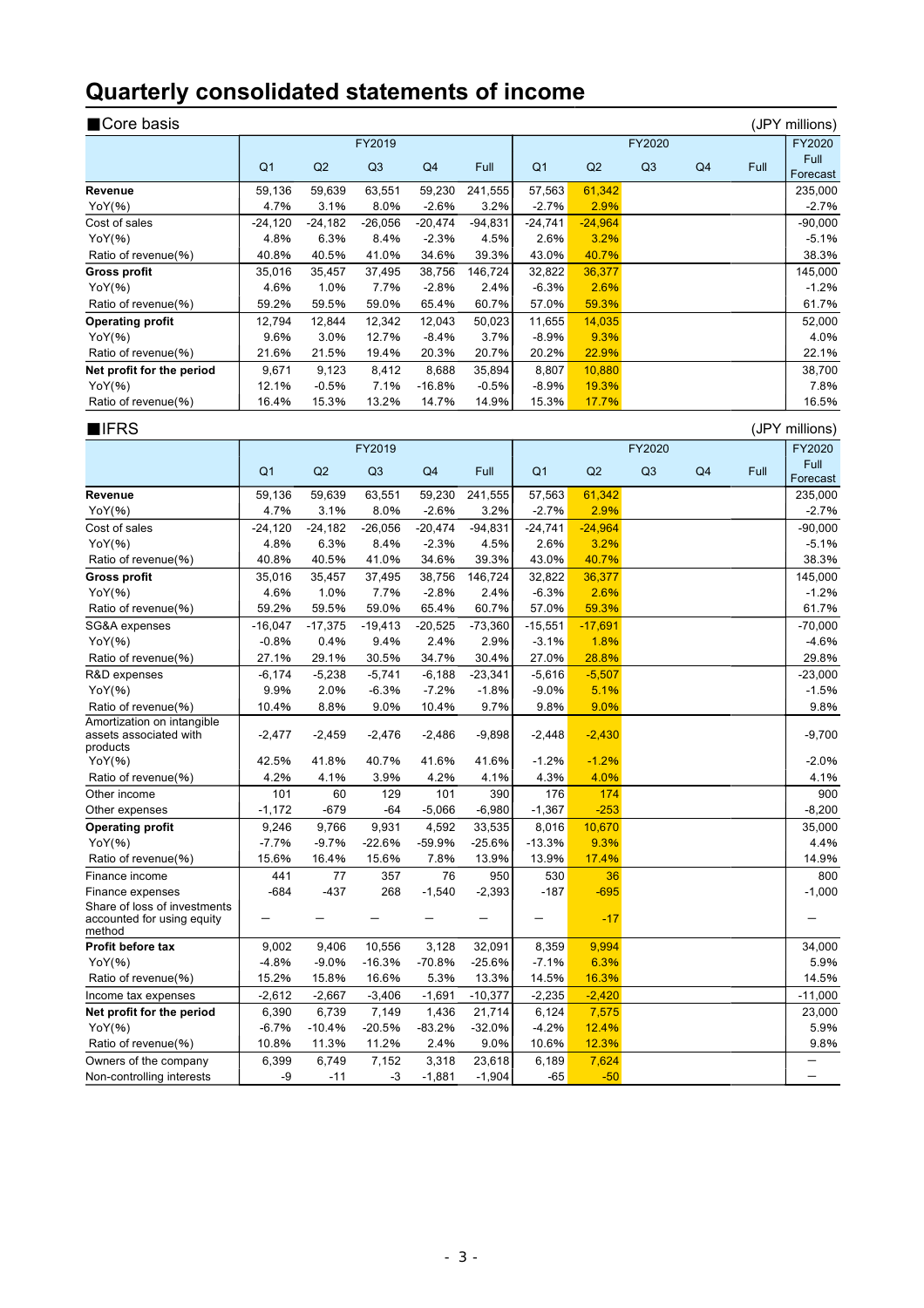## **Quarterly revenue details**

| Revenue by business segment  |                |                |                |                |          |                |         |                |    |      | (JPY millions)   |
|------------------------------|----------------|----------------|----------------|----------------|----------|----------------|---------|----------------|----|------|------------------|
|                              |                |                | FY2019         |                |          | FY2020         |         |                |    |      | FY2020           |
|                              | Q <sub>1</sub> | Q <sub>2</sub> | Q <sub>3</sub> | Q <sub>4</sub> | Full     | Q <sub>1</sub> | Q2      | Q <sub>3</sub> | Q4 | Full | Full<br>Forecast |
| Prescription pharmaceuticals | 54.247         | 55.235         | 59.227         | 55.875         | 224.584  | 54,336         | 57,150  |                |    |      | 220.835          |
| YoY(%)                       | 4.2%           | 4.5%           | 9.1%           | $-1.7%$        | 4.0%     | 0.2%           | 3.5%    |                |    |      | $-1.7%$          |
| OTC pharmaceuticals          | 3.713          | 2.998          | 3.135          | 2.189          | 12.034   | 2.043          | 2,961   |                |    |      | 9,300            |
| YoY(%)                       | 5.6%           | -26.0%         | $-14.4%$       | $-26.9%$       | $-15.4%$ | $-45.0%$       | $-1.2%$ |                |    |      | $-22.7%$         |
| <b>Medical devices</b>       | 834            | 1.004          | 851            | 826            | 3,515    | 827            | 889     |                |    |      | 3.755            |
| Others                       | 343            | 402            | 338            | 340            | 1.422    | 357            | 341     |                |    |      | 1,110            |
| Total                        | 59.136         | 59.639         | 63,551         | 59,230         | 241.555  | 57.563         | 61,342  |                |    |      | 235,000          |
| YoY(%)                       | 4.7%           | 3.1%           | 8.0%           | $-2.6%$        | 3.2%     | $-2.7%$        | 2.9%    |                |    |      | $-2.7%$          |

| [Japan]                      |                |                |                |                |          |                |         |                |    |      | (JPY millions)   |
|------------------------------|----------------|----------------|----------------|----------------|----------|----------------|---------|----------------|----|------|------------------|
|                              |                |                | FY2019         |                |          | FY2020         |         |                |    |      | FY2020           |
|                              | Q <sub>1</sub> | Q <sub>2</sub> | Q <sub>3</sub> | Q <sub>4</sub> | Full     | Q <sub>1</sub> | Q2      | Q <sub>3</sub> | Q4 | Full | Full<br>Forecast |
| Prescription pharmaceuticals | 33,584         | 34.918         | 39.341         | 41.000         | 148.842  | 35.078         | 36.075  |                |    |      | 143.000          |
| YoY(%)                       | $-0.4%$        | 4.9%           | 6.2%           | 5.4%           | 4.1%     | 4.4%           | 3.3%    |                |    |      | $-3.9%$          |
| OTC pharmaceuticals          | 3.637          | 2.919          | 3.060          | 2,106          | 11.722   | 1.975          | 2,851   |                |    |      | 9.000            |
| YoY(%)                       | 5.3%           | $-26.4%$       | $-14.9%$       | $-27.8%$       | $-15.8%$ | $-45.7%$       | $-2.3%$ |                |    |      | $-23.2%$         |
| Medical devices              | 729            | 891            | 753            | 806            | 3.179    | 645            | 690     |                |    |      | 3.000            |
| <b>Others</b>                | 316            | 354            | 311            | 300            | 1.281    | 317            | 318     |                |    |      | 1,000            |
| Total                        | 38.265         | 39.082         | 43.465         | 44.212         | 165.024  | 38.016         | 39.934  |                |    |      | 156,000          |
| YoY(%)                       | 0.6%           | 2.4%           | 4.8%           | 3.4%           | 2.8%     | $-0.7%$        | 2.2%    |                |    |      | $-5.5%$          |

| [Overseas]                   |                |                |                |                |        |                |                |                |    |             | (JPY millions)          |
|------------------------------|----------------|----------------|----------------|----------------|--------|----------------|----------------|----------------|----|-------------|-------------------------|
|                              |                |                | FY2019         |                |        | FY2020         |                |                |    |             | FY2020                  |
|                              | Q <sub>1</sub> | Q <sub>2</sub> | Q <sub>3</sub> | Q <sub>4</sub> | Full   | Q <sub>1</sub> | Q <sub>2</sub> | Q <sub>3</sub> | Q4 | <b>Full</b> | <b>Full</b><br>Forecast |
| Prescription pharmaceuticals | 20,663         | 20.318         | 19.887         | 14.875         | 75.742 | 19.258         | 21.076         |                |    |             | 77,835                  |
| YoY(%)                       | 12.8%          | 3.8%           | 15.2%          | $-17.0%$       | 3.6%   | $-6.8%$        | 3.7%           |                |    |             | 2.8%                    |
| OTC pharmaceuticals          | 76             | 78             | 75             | 83             | 312    | 67             | 110            |                |    |             | 300                     |
| YoY(%)                       | 25.5%          | $-10.8%$       | 9.9%           | 8.2%           | 6.5%   | $-11.2%$       | 40.4%          |                |    |             | $-3.9%$                 |
| Medical devices              | 105            | 113            | 98             | 21             | 336    | 182            | 199            |                |    |             | 755                     |
| <b>Others</b>                | 27             | 48             | 26             | 40             | 141    | 40             | 23             |                |    |             | 110                     |
| Total                        | 20.870         | 20.557         | 20,086         | 15.018         | 76.531 | 19.547         | 21.408         |                |    |             | 79.000                  |
| YoY(%)                       | 13.2%          | 4.4%           | 15.6%          | -16.9%         | 4.0%   | $-6.3%$        | 4.1%           |                |    |             | 3.2%                    |

| Revenue by region            |                |                |                |                |        |                |                |                |        |      | (JPY millions)   |
|------------------------------|----------------|----------------|----------------|----------------|--------|----------------|----------------|----------------|--------|------|------------------|
|                              |                |                |                | FY2020         |        |                |                |                | FY2020 |      |                  |
|                              | Q <sub>1</sub> | Q <sub>2</sub> | Q <sub>3</sub> | Q <sub>4</sub> | Full   | Q <sub>1</sub> | Q <sub>2</sub> | Q <sub>3</sub> | Q4     | Full | Full<br>Forecast |
| China                        | 6.753          | 6.958          | 5.659          | 2.950          | 22.321 | 5.806          | 6,952          |                |        |      | 23.000           |
| YoY(%)                       | 26.3%          | 9.4%           | 23.8%          | -42.0%         | 4.5%   | $-14.0%$       | $-0.1%$        |                |        |      | 3.0%             |
| Asia (China is not included) | 4.453          | 4.311          | 3.899          | 3,832          | 16.496 | 3.953          | 5.244          |                |        |      | 17.000           |
| YoY(%)                       | 19.9%          | $-5.3%$        | 10.3%          | 3.1%           | 6.3%   | $-11.2%$       | 21.6%          |                |        |      | 3.1%             |
| <b>EMEA</b>                  | 9.456          | 8.944          | 10.481         | 8.098          | 36,979 | 9.566          | 8,859          |                |        |      | 37,000           |
| YoY(%)                       | 1.8%           | 2.9%           | 15.5%          | $-11.0%$       | 2.3%   | 1.2%           | $-0.9%$        |                |        |      | 0.1%             |
| Americas                     | 208            | 344            | 46             | 137            | 7351   | 222            | 353            |                |        |      | 2.000            |
| YoY(%)                       | 116.1%         | 311.2%         | -76.4%         | $-13.1%$       | 38.0%  | 6.6%           | 2.4%           |                |        |      | 172.0%           |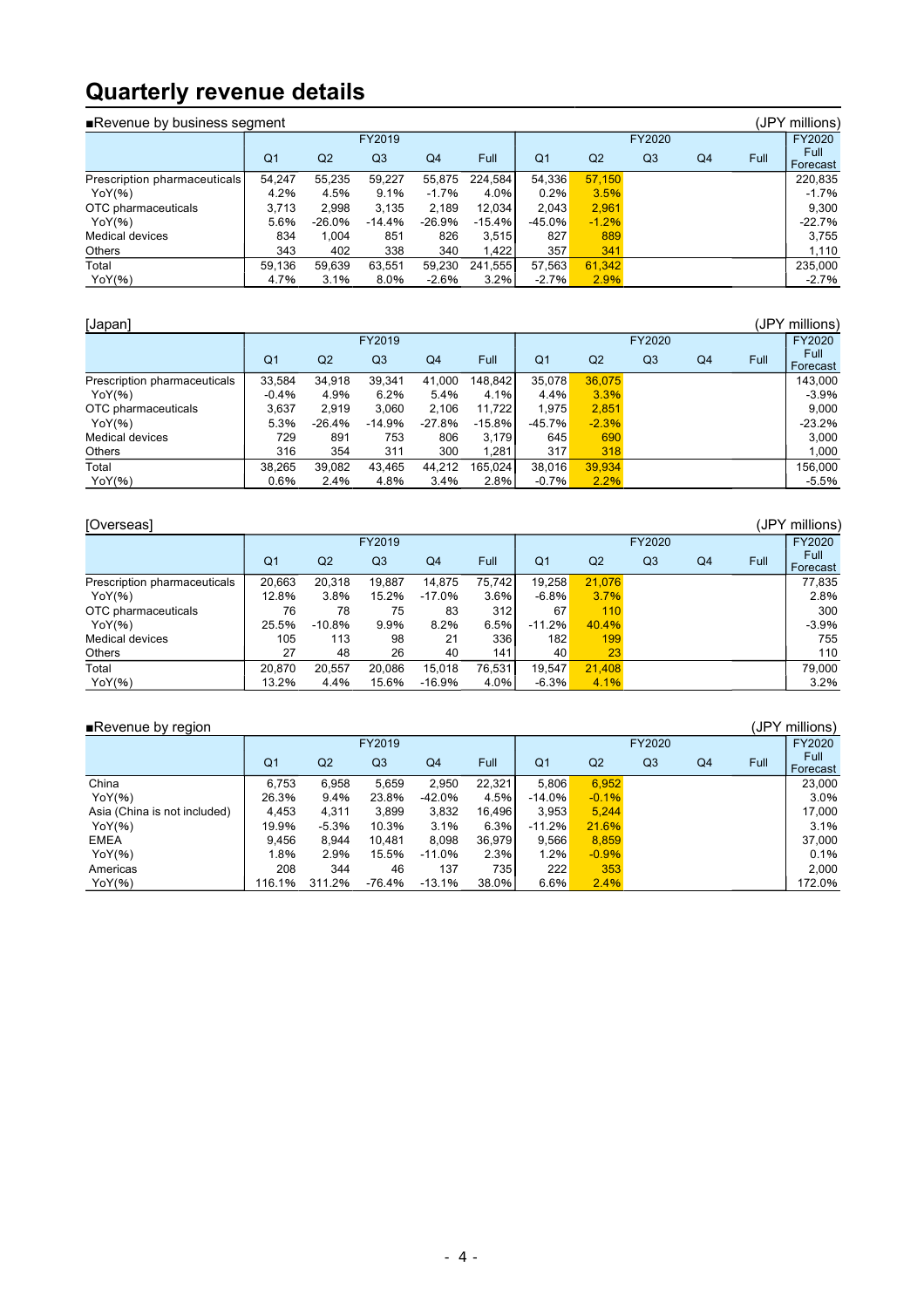## **Quarterly revenue details**

| Revenue of major products |  |  |
|---------------------------|--|--|
|                           |  |  |

| Revenue of major products                         |                     |                |                |                  |              |                |                |              |                |    |      | (JPY millions)   |
|---------------------------------------------------|---------------------|----------------|----------------|------------------|--------------|----------------|----------------|--------------|----------------|----|------|------------------|
| <b>Brand name</b><br>FY2019                       |                     |                |                | FY2020<br>FY2020 |              |                |                |              |                |    |      |                  |
| (Therapeutic                                      | Region              |                |                |                  |              |                |                |              |                |    |      |                  |
| category)                                         |                     | Q <sub>1</sub> | Q <sub>2</sub> | Q3               | Q4           | Full           | Q <sub>1</sub> | Q2           | Q <sub>3</sub> | Q4 | Full | Full<br>Forecast |
|                                                   | Total               | 4,549          | 4,447          | 3,848            | 2,337        | 15,181         | 3,291          | 4,286        |                |    |      | 12,093           |
|                                                   | Japan               | 722            | 709            | 671              | 470          | 2,571          | 521            | 557          |                |    |      | 1,872            |
| Cravit                                            | China               | 2,997          | 2,957          | 2,436            | 1,119        | 9,509          | 2,186          | 2,760        |                |    |      | 7,273            |
| (Bacterial conjunctivitis)                        | Asia                | 448            | 408            | 407              | 464          | 1,726          | 386            | 712          |                |    |      | 1,946            |
|                                                   | <b>EMEA</b>         | 384            | 374            | 334              | 284          | 1,375          | 197            | 257          |                |    |      | 1,001            |
|                                                   | Total               | 410            | 372            | 377              | 314          | 1,472          | 319            | 598          |                |    |      | 1,367            |
| Tarivid                                           | Japan               | 112            | 119            | 108              | 75           | 414            | 89             | 99           |                |    |      | 290              |
| (Bacterial conjunctivitis)                        | China               | 179            | 184            | 140              | 82           | 585            | 149            | 179          |                |    |      | 554              |
|                                                   | Asia                | 119            | 69             | 129              | 157          | 473            | 82             | 320          |                |    |      | 523              |
|                                                   | Total               | 1,356          | 1,257          | 1,572            | 1,220        | 5,405          | 1,529          | 1,430        |                |    |      | 5,665            |
| Tapcom                                            | Japan               | 668            | 617            | 722              | 513          | 2,521          | 685            | 651          |                |    |      | 2,294            |
| (Glaucoma)                                        | Asia                | 98             | 88             | 107              | 91           | 383            | 122            | 108          |                |    |      | 515              |
|                                                   | <b>EMEA</b>         | 590            | 552            | 743              | 617          | 2,501          | 722            | 671          |                |    |      | 2,856            |
|                                                   | Total               | 4,662          | 4,363          | 5,033            | 3,844        | 17,901         | 4,672          | 4.444        |                |    |      | 17,306           |
|                                                   | Japan               | 2,396          | 2,316          | 2,556            | 1,855        | 9,123          | 2,372          | 2,233        |                |    |      | 8,476            |
| Tapros<br>(Glaucoma)                              | China               | 85             | 80             | 146              | 84           | 395            | 114            | 117          |                |    |      | 704              |
|                                                   | Asia                | 502            | 459            | 477              | 454          | 1,892          | 461            | 493          |                |    |      | 1,940            |
|                                                   | <b>EMEA</b>         | 1,678          | 1,508          | 1,853            | 1,451        | 6,491          | 1,725          | 1,602        |                |    |      | 6,187            |
|                                                   | Total               | 5,398          | 5,064          | 5,899            | 4,684        | 21,045         | 5,609          | 5,119        |                |    |      | 20,636           |
| Cosopt                                            | Japan               | 1,977          | 1,815          | 2,214            | 1,718        | 7,723          | 2.042          | 1,775        |                |    |      | 7,002            |
| (Glaucoma)                                        | Asia                | 1,047          | 986            | 999              | 1,020        | 4,052          | 1,050          | 1,051        |                |    |      | 3,975            |
|                                                   | <b>EMEA</b>         | 2,374          | 2,263          | 2,686            | 1,947        | 9,270          | 2,516          | 2,293        |                |    |      | 9,659            |
| Timoptol                                          | Total               | 682            | 603            | 683              | 537          | 2,504          | 614            | 517          |                |    |      | 2,039            |
| *Including Timoptol XE                            | Japan               | 377            | 333            | 387              | 252          | 1,349          | 322            | 295          |                |    |      | 948              |
| (Glaucoma)                                        | Asia                | 68             | 49             | 51               | 57           | 226            | 92             | 27           |                |    |      | 260              |
|                                                   | <b>EMEA</b>         | 236            | 220            | 245              | 228          | 929            | 200            | 196          |                |    |      | 831              |
|                                                   | Total               | 1,159          | 1,120          | 1,272            | 873          | 4,424          | 1,082          | 1,181        |                |    |      | 3,889            |
| Trusopt                                           | Japan               | 362            | 340            | 373              | 275          | 1,350          | 350            | 320          |                |    |      | 1,054            |
| (Glaucoma)                                        | Asia                | 117            | 111            | 102              | 81           | 411            | 67             | 111          |                |    |      | 301              |
|                                                   | <b>EMEA</b>         | 680            | 669            | 797              | 517          | 2,663          | 664            | 750          |                |    |      | 2,534            |
| Eybelis                                           | Total               | 285            | 352            | 544              | 448          | 1,629          | 589            | 619          |                |    |      | 2,716            |
| (Glaucoma)                                        | Japan               | 285            | 352            | 544              | 448          | 1,629          | 589            | 619          |                |    |      | 2,716            |
| Alesion                                           | Total               | 2,120          | 2,813          | 5,035            | 14,948       | 24,916         | 3,047          | 4,647        |                |    |      | 28,761           |
| *Including Alesion LX<br>(Allergy)                | Japan               | 2,120          | 2,813          | 5,035<br>-       | 14,948       | 24,916         | 3,047          | 4,647        |                |    |      | 28,741           |
|                                                   | Asia<br>Total       | 808            | 977            | 596              | 615          |                | 650            | 817          |                |    |      | 20<br>2,713      |
| Flumetholon                                       |                     | 305            | 319            | 318              | 330          | 2,996<br>1,272 | 242            | 253          |                |    |      | 1,003            |
| (Inflammation)                                    | Japan<br>China      | 381            | 446            | 203              | 213          | 1,243          | 325            | 485          |                |    |      | 1,357            |
|                                                   | Asia                | 122            | 213            | 75               | 72           | 482            | 83             | 79           |                |    |      | 353              |
|                                                   | Total               | 1,000          | 1,110          | 1,108            | 838          | 4,056          | 974            | 1,081        |                |    |      | 3,543            |
| Kary Uni                                          | Japan               | 647            | 680            | 676              | 498          | 2,501          | 616            | 629          |                |    |      | 2,200            |
| (Senile cataract)                                 | China               | 148            | 222            | 223              | 110          | 704            | 189            | 208          |                |    |      | 531              |
|                                                   | Asia                | 205            | 208            | 209              | 230          | 852            | 169            | 244          |                |    |      | 812              |
| Oftan Catachrom                                   | Total               | 589            | 644            | 713              | 295          | 2,241          | 870            | 196          |                |    |      | 1,903            |
| (Senile cataract)                                 | <b>EMEA</b>         | 589            | 644            | 713              | 295          | 2,241          | 870            | 196          |                |    |      | 1,903            |
|                                                   | Total               | 567            | 616            | 909              | 579          | 2,672          | 527            | 558          |                |    |      | 2,096            |
| Opegan Hi (Adjuvant for<br>ophthalmic operations) | Japan               | 567            | 616            | 909              | 579          | 2,672          | 527            | 558          |                |    |      | 2,096            |
| EYLEA#1                                           | Total               | 15,148         | 15,603         | 16,674           | 12,713       | 60,138         | 16,802         | 16,491       |                |    |      | 60,815           |
| (Intravitreal VEGF                                |                     |                |                |                  |              |                |                |              |                |    |      |                  |
| inhibitor)                                        | Japan               | 15,148         | 15,603         | 16,674           | 12,713       | 60,138         | 16,802         | 16,491       |                |    |      | 60,815           |
|                                                   | Total               | 4,948          | 5,121          | 4,537            | 3,002        | 17,609         | 4,523          | 5,185        |                |    |      | 17,601           |
| Hyalein                                           | Japan               | 2,139          | 1,971          | 2,189            | 1,549        | 7,849          | 1,815          | 1,789        |                |    |      | 6,227            |
| (Dry eye)                                         | China               | 2,417<br>392   | 2,455<br>695   | 1,954<br>394     | 1,029<br>423 | 7,856<br>1,904 | 2,349<br>359   | 2,425<br>972 |                |    |      | 9,201<br>2,174   |
|                                                   | Asia                | 4,434          | 4,582          | 3,880            | 3,075        | 15,970         | 3,551          | 3,558        |                |    |      | 14,288           |
|                                                   | Total               | 3,605          |                |                  | 2,879        |                |                | 3,069        |                |    |      | 12,209           |
| <b>Diguas</b><br>(Dry eye)                        | Japan<br>China      | 30             | 4,168<br>51    | 3,605<br>58      | 28           | 14,257<br>167  | 3,012<br>71    | 172          |                |    |      | 558              |
|                                                   | Asia                | 799            | 363            | 217              | 168          | 1,546          | 468            | 317          |                |    |      | 1,521            |
|                                                   | Total               | 920            | 852            | 1,083            | 997          | 3,851          | 939            | 1,137        |                |    |      | 4,617            |
| Ikervis                                           |                     | 171            | 189            | 201              | 178          | 738            | 191            | 226          |                |    |      | 965              |
| (Dry eye)                                         | Asia<br><b>EMEA</b> | 749            | 663            | 882              | 819          | 3,113          | 748            | 912          |                |    |      | 3,652            |
|                                                   | Total               | 715            | 874            | 637              | 687          | 2,912          | 672            | 933          |                |    |      | 3,419            |
|                                                   |                     | 47             | 73             | 99               | 45           | 265            | 71             | 54           |                |    |      | 293              |
| Cationorm<br>(Dry eye)                            | Asia<br><b>EMEA</b> | 500            | 508            | 539              | 546          | 2,092          | 438            | 586          |                |    |      | 2,324            |
|                                                   | US                  | 168            | 292            | $-1$             | 96           | 555            | 163            | 293          |                |    |      | 802              |
| Lentis comfort                                    | Total               | 183            | 291            | 299              | 292          | 1,065          | 215            | 250          |                |    |      | 1,138            |
| (Intraocular Lens for                             |                     |                |                |                  |              |                |                |              |                |    |      |                  |
| Cataract Treatment)                               | Japan               | 183            | 291            | 299              | 292          | 1,065          | 215            | 250          |                |    |      | 1,138            |
|                                                   | Total               | 3,713          | 2,998          | 3,135            | 2,189        | 12,034         | 2,043          | 2,961        |                |    |      | 9,300            |
| OTC pharmaceuticals                               | Japan               | 3,637          | 2,919          | 3,060            | 2,106        | 11,722         | 1,975          | 2,851        |                |    |      | 9,000            |
|                                                   | Asia                | 76             | 78             | 75               | 83           | 312            | 67             | 110          |                |    |      | 300              |

#1 Co-promoted product of Bayer Yakuhin, Ltd. (MAH)<br>Forecasts in this report are based on the currently available information.<br>Actual results may differ materially depending on a number of factors including adverse economi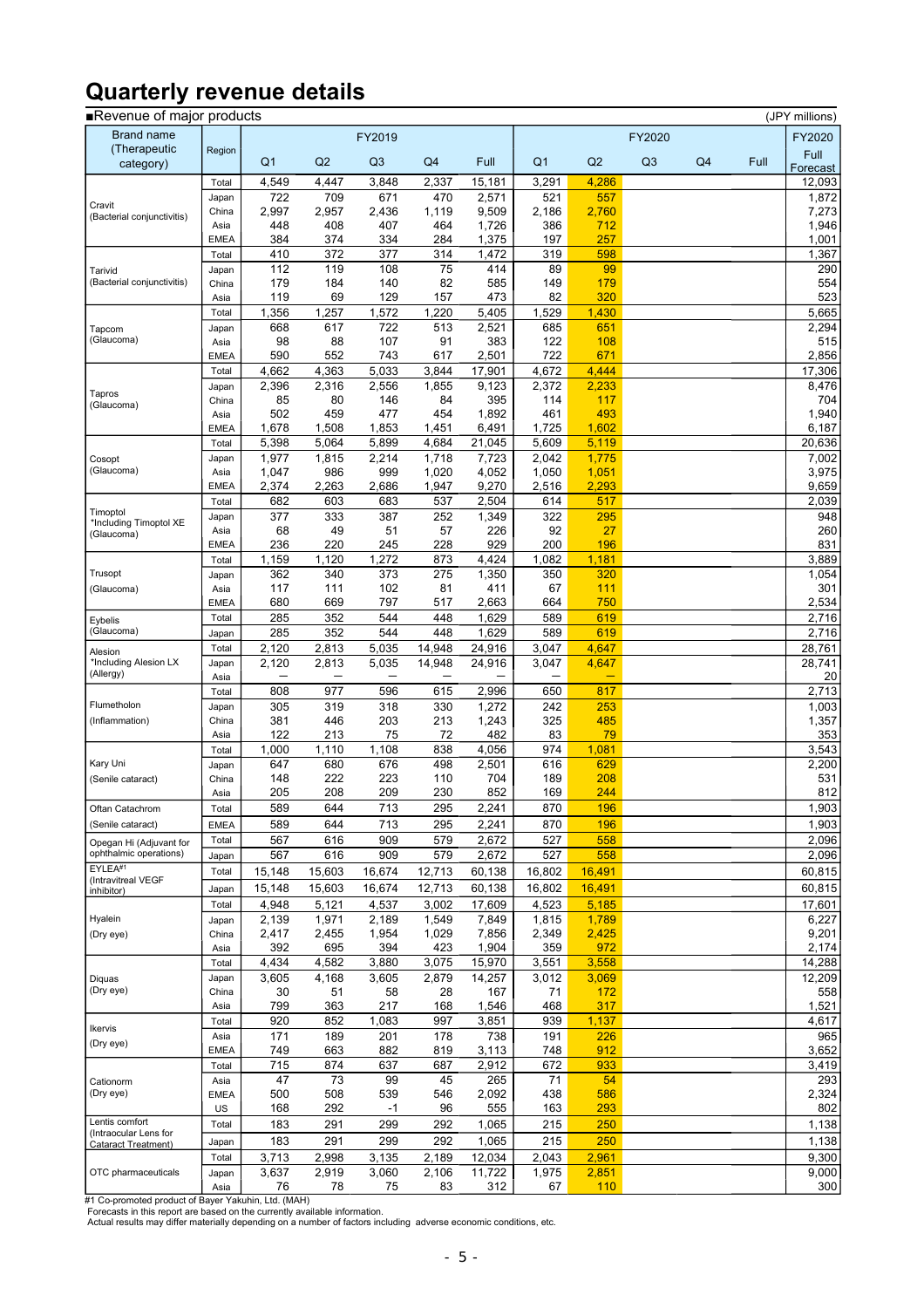| <b>Consolidated statement of financial position</b> |  |
|-----------------------------------------------------|--|
|-----------------------------------------------------|--|

| (JPY millions)                            |          |        |          |        |         |        |  |  |  |
|-------------------------------------------|----------|--------|----------|--------|---------|--------|--|--|--|
|                                           | FY2018   |        | FY2019   |        | FY2020  |        |  |  |  |
| Year ended March 31                       | Full     |        | Full     |        | H1      |        |  |  |  |
|                                           |          | %      |          | $\%$   |         | %      |  |  |  |
| ■Assets                                   |          |        |          |        |         |        |  |  |  |
| <b>Non-current assets</b>                 |          |        |          |        |         |        |  |  |  |
| Property, plant and equipment             | 31,699   | 8.1    | 35,601   | 8.7    | 36,219  | 8.6    |  |  |  |
| Intangible assets                         | 131,110  | 33.5   | 119,850  | 29.3   | 148,021 | 35.2   |  |  |  |
| <b>Financial assets</b>                   | 30,044   | 7.7    | 30,848   | 7.5    | 39,229  | 9.3    |  |  |  |
| Investments from application of           |          |        |          |        |         |        |  |  |  |
| equity method                             |          |        |          |        | 5,273   | 1.3    |  |  |  |
| Deferred tax assets                       | 1,771    | 0.5    | 2,100    | 0.5    | 2,445   | 0.6    |  |  |  |
| Other non-current assets                  | 1,819    | 0.5    | 1,813    | 0.4    | 1,750   | 0.4    |  |  |  |
| <b>Total non-current assets</b>           | 196,444  | 50.2   | 190,212  | 46.5   | 232,938 | 55.5   |  |  |  |
| <b>Current assets</b>                     |          |        |          |        |         |        |  |  |  |
| Inventories                               | 35,235   | 9.0    | 35,282   | 8.6    | 40,111  | 9.5    |  |  |  |
| Trade and other receivables               | 84,618   | 21.6   | 86,999   | 21.3   | 81,321  | 19.4   |  |  |  |
| Other financial assets                    | 267      | 0.1    | 452      | 0.1    | 572     | 0.1    |  |  |  |
| Other current assets                      | 3,826    | 1.0    | 4,392    | 1.1    | 6,334   | 1.5    |  |  |  |
| Cash and cash equivalents                 | 70,796   | 18.1   | 91,430   | 22.4   | 58,745  | 14.0   |  |  |  |
| <b>Total current assets</b>               | 194,742  | 49.8   | 218,556  | 53.5   | 187,083 | 44.5   |  |  |  |
| <b>Total assets</b>                       | 391,186  | 100.0  | 408,768  | 100.0  | 420,021 | 100.0  |  |  |  |
|                                           |          |        |          |        |         |        |  |  |  |
| ■ Equity and liabilities<br><b>Equity</b> |          |        |          |        |         |        |  |  |  |
| Share capital                             | 8,252    | 2.1    | 8,366    | 2.0    | 8,411   | 2.0    |  |  |  |
| Capital surplus                           | 8,661    | 2.2    | 8,746    | 2.1    | 8,763   | 2.1    |  |  |  |
| Treasury shares                           | $-1,131$ | $-0.3$ | $-1,033$ | $-0.3$ | $-931$  | $-0.2$ |  |  |  |
| Retained earnings                         | 258,659  | 66.1   | 273,422  | 66.9   | 281,643 | 67.1   |  |  |  |
| Other components of equity                | 16,461   | 4.2    | 13,364   | 3.3    | 18,175  | 4.3    |  |  |  |
| Total equity attributable to owners       | 290,900  | 74.4   | 302,865  | 74.1   | 316,061 | 75.2   |  |  |  |
| of the company                            |          |        |          |        |         |        |  |  |  |
| <b>Non-controlling interests</b>          | 1,672    | 0.4    | $-305$   | $-0.1$ | $-427$  | $-0.1$ |  |  |  |
| <b>Total equity</b>                       | 292,572  | 74.8   | 302,560  | 74.0   | 315,634 | 75.1   |  |  |  |
| <b>Liabilities</b>                        |          |        |          |        |         |        |  |  |  |
| <b>Non-current liabilities</b>            |          |        |          |        |         |        |  |  |  |
| <b>Financial liabilities</b>              | 23,520   | 6.0    | 27,592   | 6.7    | 26,442  | 6.3    |  |  |  |
| Net defined benefit liabilities           | 1,992    | 0.5    | 1,738    | 0.4    | 2,260   | 0.5    |  |  |  |
| Provisions                                | 1,255    | 0.3    | 570      | 0.1    | 588     | 0.1    |  |  |  |
| Deferred tax liabilities                  | 9,389    | 2.4    | 7,228    | 1.8    | 7,902   | 1.9    |  |  |  |
| Other non-current liabilities             | 1,795    | 0.5    | 1,483    | 0.4    | 1,463   | 0.3    |  |  |  |
| <b>Total non-current liabilities</b>      | 37,951   | 9.7    | 38,611   | 9.4    | 38,654  | 9.2    |  |  |  |
| <b>Current liabilities</b>                |          |        |          |        |         |        |  |  |  |
| Trade and other payables                  | 32,079   | 8.2    | 32,578   | 8.0    | 32,507  | 7.7    |  |  |  |
| Other financial liabilities               | 12,116   | 3.1    | 18,777   | 4.6    | 18,981  | 4.5    |  |  |  |
| Income tax payable                        | 7,185    | 1.8    | 6,848    | 1.7    | 5,930   | 1.4    |  |  |  |
| Provisions                                | 717      | 0.2    | 633      | 0.2    | 633     | 0.2    |  |  |  |
| Other current liabilities                 | 8,566    | 2.2    | 8,761    | 2.1    | 7,681   | 1.8    |  |  |  |
| <b>Total current liabilities</b>          | 60,663   | 15.5   | 67,597   | 16.5   | 65,732  | 15.6   |  |  |  |
| <b>Total liabilities</b>                  | 98,614   | 25.2   | 106,208  | 26.0   | 104,387 | 24.9   |  |  |  |
| <b>Total equity and liabilities</b>       | 391,186  | 100.0  | 408,768  | 100.0  | 420,021 | 100.0  |  |  |  |